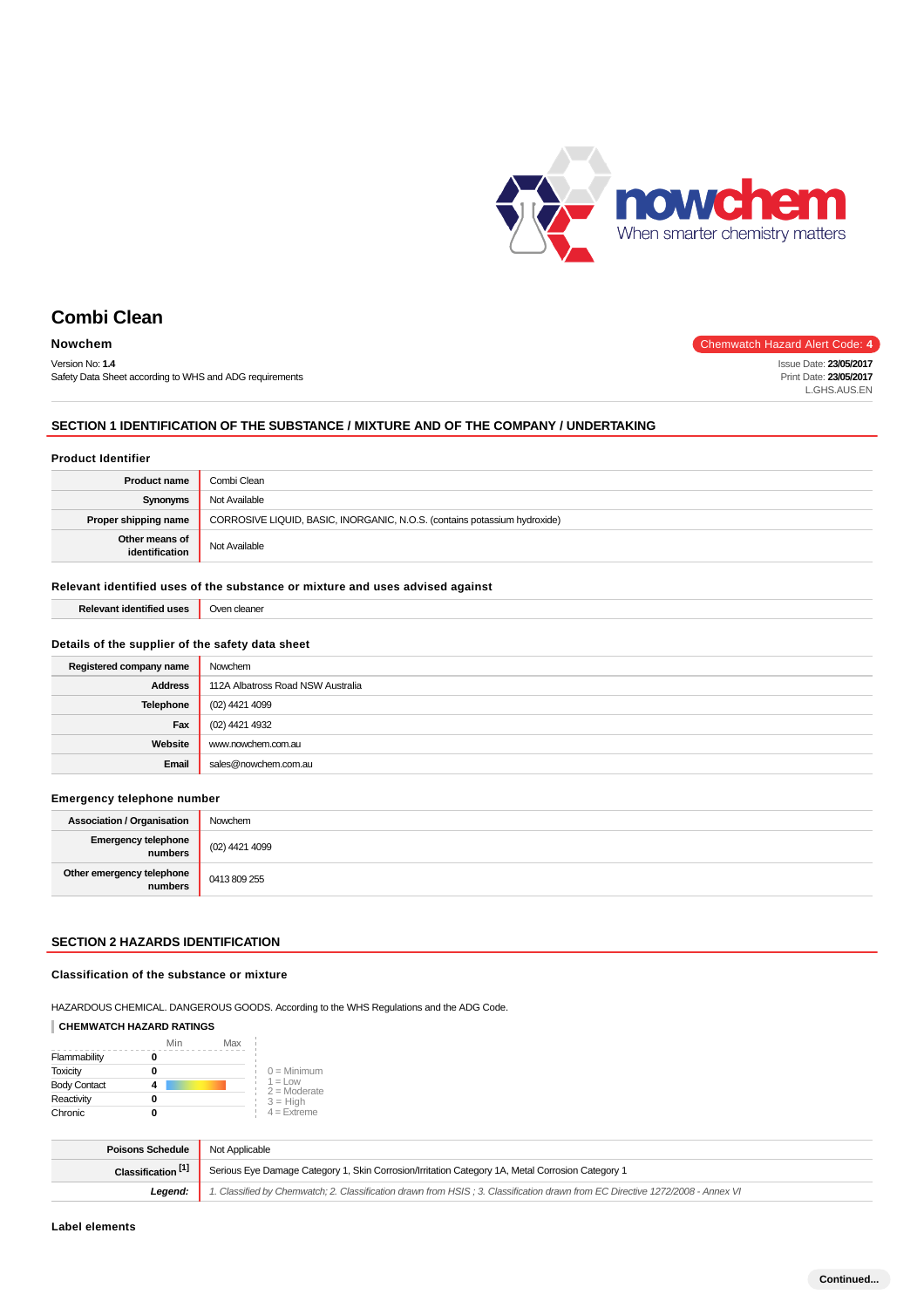| Hazard pictogram(s)                                  | 系             |
|------------------------------------------------------|---------------|
|                                                      |               |
| SIGNAL WORD  <br><b><i>B B B B B B B B B B B</i></b> | <b>DANGER</b> |
|                                                      |               |

#### **Hazard statement(s)**

| H314<br>___     | aade<br>$\sim$ |
|-----------------|----------------|
|                 | $\sim$         |
| H <sub>29</sub> | metals         |
|                 |                |

### **Precautionary statement(s) Prevention**

| P101             | If medical advice is needed, have product container or label at hand.      |  |
|------------------|----------------------------------------------------------------------------|--|
| P102             | Keep out of reach of children.                                             |  |
| P103             | Read label before use.                                                     |  |
| P260             | Do not breathe mist/vapours/spray.                                         |  |
| P280             | Wear protective gloves/protective clothing/eye protection/face protection. |  |
| P <sub>234</sub> | Keep only in original container.                                           |  |

#### **Precautionary statement(s) Response**

| P301+P330+P331 | IF SWALLOWED: Rinse mouth. Do NOT induce vomiting.                                                                               |
|----------------|----------------------------------------------------------------------------------------------------------------------------------|
| P303+P361+P353 | IF ON SKIN (or hair): Remove/Take off immediately all contaminated clothing. Rinse skin with water/shower.                       |
| P305+P351+P338 | IF IN EYES: Rinse cautiously with water for several minutes. Remove contact lenses, if present and easy to do. Continue rinsing. |
| P310           | Immediately call a POISON CENTER or doctor/physician.                                                                            |
| P363           | Wash contaminated clothing before reuse.                                                                                         |
| P390           | Absorb spillage to prevent material damage.                                                                                      |
| P304+P340      | IF INHALED: Remove victim to fresh air and keep at rest in a position comfortable for breathing.                                 |

#### **Precautionary statement(s) Storage**

**P405** Store locked up.

**Precautionary statement(s) Disposal**

**P501** Dispose of contents/container in accordance with local regulations.

### **SECTION 3 COMPOSITION / INFORMATION ON INGREDIENTS**

### **Substances**

See section below for composition of Mixtures

### **Mixtures**

| <b>CAS No</b> | %[weight] | Name                  |
|---------------|-----------|-----------------------|
| 1310-58-3     | $<$ 10    | potassium hydroxide   |
| 68515-73-1    | $<$ 10    | decyl polyglucose     |
| 64-02-8       | $\prec$ . | EDTA tetrasodium salt |

### **SECTION 4 FIRST AID MEASURES**

#### **Description of first aid measures**

| <b>Eye Contact</b>  | If this product comes in contact with the eyes:<br>In mediately hold eyelids apart and flush the eye continuously with running water.<br>Ensure complete irrigation of the eye by keeping eyelids apart and away from eye and moving the eyelids by occasionally lifting the upper and lower lids.<br>► Continue flushing until advised to stop by the Poisons Information Centre or a doctor, or for at least 15 minutes.<br>Transport to hospital or doctor without delay.<br>► Removal of contact lenses after an eye injury should only be undertaken by skilled personnel. |
|---------------------|---------------------------------------------------------------------------------------------------------------------------------------------------------------------------------------------------------------------------------------------------------------------------------------------------------------------------------------------------------------------------------------------------------------------------------------------------------------------------------------------------------------------------------------------------------------------------------|
| <b>Skin Contact</b> | If skin or hair contact occurs:<br>In Immediately flush body and clothes with large amounts of water, using safety shower if available.<br>• Quickly remove all contaminated clothing, including footwear.<br>► Wash skin and hair with running water. Continue flushing with water until advised to stop by the Poisons Information Centre.<br>Transport to hospital, or doctor.                                                                                                                                                                                               |
| <b>Inhalation</b>   | If fumesare inhaled remove from contaminated area.<br>Lay patient down. Keep warm and rested.<br>► Prostheses such as false teeth, which may block airway, should be removed, where possible, prior to initiating first aid procedures.<br>Apply artificial respiration if not breathing, preferably with a demand valve resuscitator, bag-valve mask device, or pocket mask as trained. Perform CPR if<br>necessary.<br>Transport to hospital, or doctor, without delay.                                                                                                       |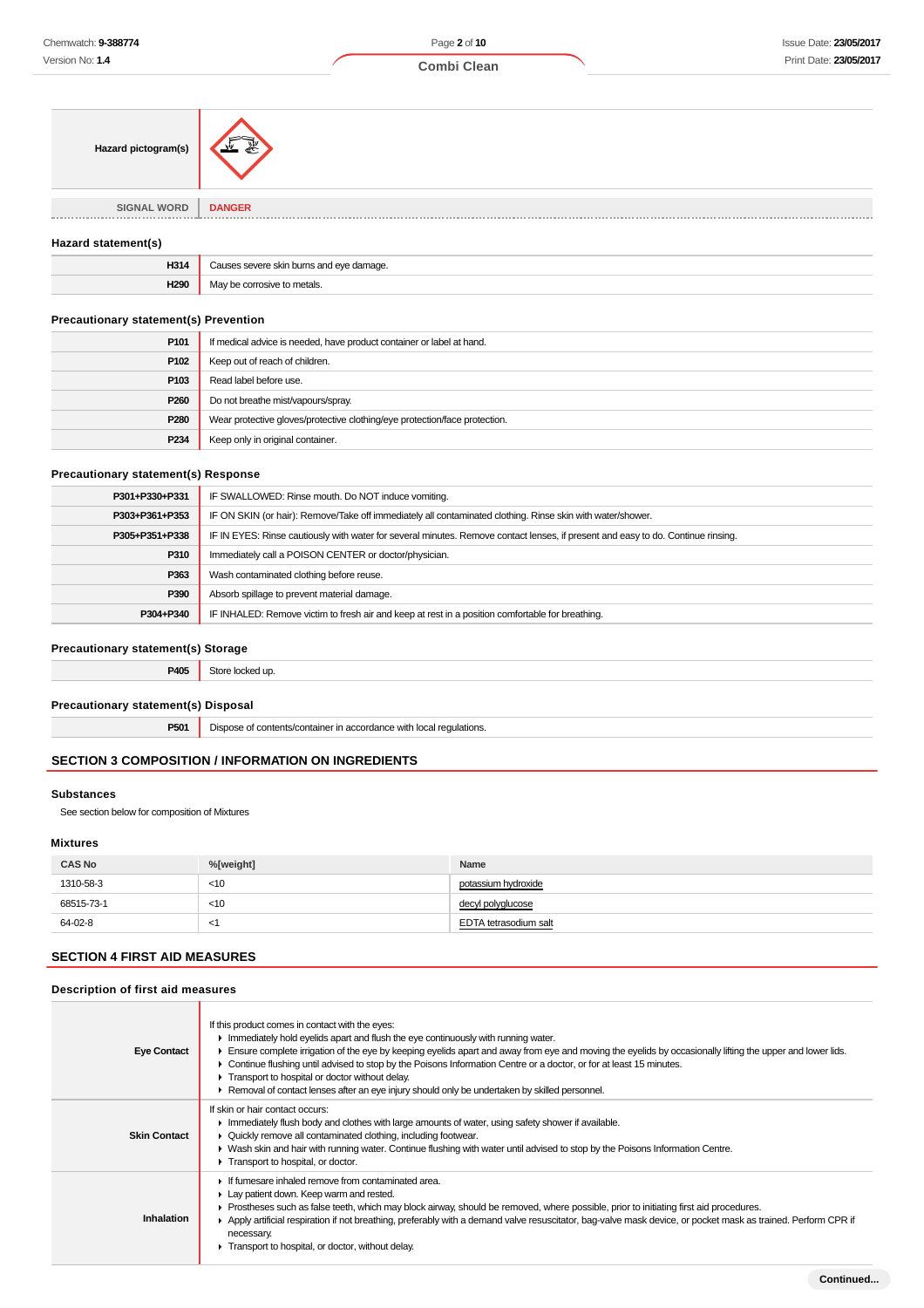|           | Inhalation of vapours or aerosols (mists, fumes) may cause lung oedema.<br>• Corrosive substances may cause lung damage (e.g. lung oedema, fluid in the lungs).                                                                                                                                                                                                                                                                                                                                                                                                                                                                                          |
|-----------|----------------------------------------------------------------------------------------------------------------------------------------------------------------------------------------------------------------------------------------------------------------------------------------------------------------------------------------------------------------------------------------------------------------------------------------------------------------------------------------------------------------------------------------------------------------------------------------------------------------------------------------------------------|
| Ingestion | For advice, contact a Poisons Information Centre or a doctor at once.<br>• Urgent hospital treatment is likely to be needed.<br>If swallowed do <b>NOT</b> induce vomiting.<br>If vomiting occurs, lean patient forward or place on left side (head-down position, if possible) to maintain open airway and prevent aspiration.<br>• Observe the patient carefully.<br>► Never give liquid to a person showing signs of being sleepy or with reduced awareness; i.e. becoming unconscious.<br>Give water to rinse out mouth, then provide liquid slowly and as much as casualty can comfortably drink.<br>Transport to hospital or doctor without delay. |

### **Indication of any immediate medical attention and special treatment needed**

For acute or short-term repeated exposures to highly alkaline materials:

Respiratory stress is uncommon but present occasionally because of soft tissue edema.

- Unless endotracheal intubation can be accomplished under direct vision, cricothyroidotomy or tracheotomy may be necessary.
- Oxygen is given as indicated.
- $\blacktriangleright$  The presence of shock suggests perforation and mandates an intravenous line and fluid administration.
- > Damage due to alkaline corrosives occurs by liquefaction necrosis whereby the saponification of fats and solubilisation of proteins allow deep penetration into the tissue.
- Alkalis continue to cause damage after exposure.

#### INGESTION:

Milk and water are the preferred diluents

No more than 2 glasses of water should be given to an adult.

- Neutralising agents should never be given since exothermic heat reaction may compound injury.
- \* Catharsis and emesis are absolutely contra-indicated.

\* Activated charcoal does not absorb alkali.

\* Gastric lavage should not be used.

- Supportive care involves the following:
- Withhold oral feedings initially.
- If endoscopy confirms transmucosal injury start steroids only within the first 48 hours.
- Carefully evaluate the amount of tissue necrosis before assessing the need for surgical intervention.
- Patients should be instructed to seek medical attention whenever they develop difficulty in swallowing (dysphagia).
- SKIN AND EYE:

Injury should be irrigated for 20-30 minutes.

Eye injuries require saline. [Ellenhorn & Barceloux: Medical Toxicology]

### **SECTION 5 FIREFIGHTING MEASURES**

#### **Extinguishing media**

- Water spray or fog.
- Foam.
- Dry chemical powder.
- BCF (where regulations permit).
- Carbon dioxide.

#### **Special hazards arising from the substrate or mixture**

| <b>Fire Incompatibility</b><br>None known.                     |                                                                                 |  |
|----------------------------------------------------------------|---------------------------------------------------------------------------------|--|
|                                                                |                                                                                 |  |
| Advice for firefighters                                        |                                                                                 |  |
|                                                                | Alert Fire Brigade and tell them location and nature of hazard.                 |  |
| • Wear full body protective clothing with breathing apparatus. |                                                                                 |  |
|                                                                | Prevent, by any means available, spillage from entering drains or water course. |  |

| <b>Fire Fighting</b>         | Use fire fighting procedures suitable for surrounding area.<br>Do not approach containers suspected to be hot.<br>• Cool fire exposed containers with water spray from a protected location.<br>If safe to do so, remove containers from path of fire.<br>Equipment should be thoroughly decontaminated after use. |
|------------------------------|--------------------------------------------------------------------------------------------------------------------------------------------------------------------------------------------------------------------------------------------------------------------------------------------------------------------|
| <b>Fire/Explosion Hazard</b> | Non combustible.<br>▶ Not considered a significant fire risk, however containers may burn.<br>May emit corrosive fumes.                                                                                                                                                                                            |
| <b>HAZCHEM</b>               | 2X                                                                                                                                                                                                                                                                                                                 |

#### **SECTION 6 ACCIDENTAL RELEASE MEASURES**

#### **Personal precautions, protective equipment and emergency procedures**

See section 8

#### **Environmental precautions**

See section 12

#### **Methods and material for containment and cleaning up**

| <b>Minor Spills</b> | • Drains for storage or use areas should have retention basins for pH adjustments and dilution of spills before discharge or disposal of material.<br>$\triangleright$ Check regularly for spills and leaks.<br>• Clean up all spills immediately.<br>Avoid breathing vapours and contact with skin and eyes.<br>• Control personal contact with the substance, by using protective equipment.<br>• Contain and absorb spill with sand, earth, inert material or vermiculite.<br>Wipe up. |
|---------------------|-------------------------------------------------------------------------------------------------------------------------------------------------------------------------------------------------------------------------------------------------------------------------------------------------------------------------------------------------------------------------------------------------------------------------------------------------------------------------------------------|
|---------------------|-------------------------------------------------------------------------------------------------------------------------------------------------------------------------------------------------------------------------------------------------------------------------------------------------------------------------------------------------------------------------------------------------------------------------------------------------------------------------------------------|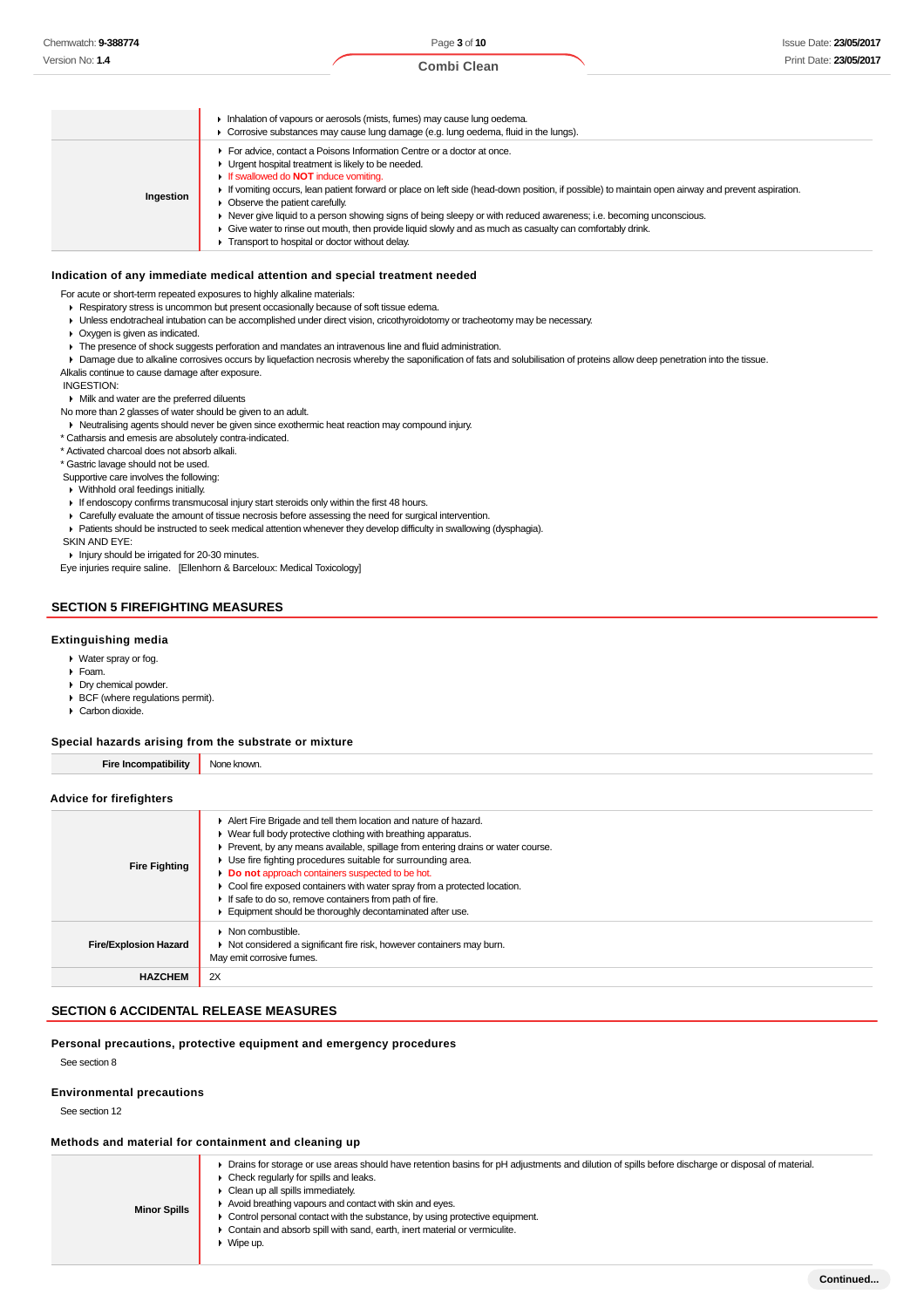|                     | • Place in a suitable, labelled container for waste disposal.                                                                                                                                                                                                                                                                                                                                                                                                                                                                                                                                                                                                                                                                                                                                                                                                              |  |  |
|---------------------|----------------------------------------------------------------------------------------------------------------------------------------------------------------------------------------------------------------------------------------------------------------------------------------------------------------------------------------------------------------------------------------------------------------------------------------------------------------------------------------------------------------------------------------------------------------------------------------------------------------------------------------------------------------------------------------------------------------------------------------------------------------------------------------------------------------------------------------------------------------------------|--|--|
| <b>Major Spills</b> | Clear area of personnel and move upwind.<br>Alert Fire Brigade and tell them location and nature of hazard.<br>• Wear full body protective clothing with breathing apparatus.<br>Prevent, by any means available, spillage from entering drains or water course.<br>Consider evacuation (or protect in place).<br>Stop leak if safe to do so.<br>Contain spill with sand, earth or vermiculite.<br>Collect recoverable product into labelled containers for recycling.<br>Neutralise/decontaminate residue (see Section 13 for specific agent).<br>Collect solid residues and seal in labelled drums for disposal.<br>• Wash area and prevent runoff into drains.<br>After clean up operations, decontaminate and launder all protective clothing and equipment before storing and re-using.<br>If contamination of drains or waterways occurs, advise emergency services. |  |  |

Personal Protective Equipment advice is contained in Section 8 of the SDS.

### **SECTION 7 HANDLING AND STORAGE**

### **Precautions for safe handling**

| Safe handling     | Avoid all personal contact, including inhalation.<br>• Wear protective clothing when risk of exposure occurs.<br>$\blacktriangleright$ Use in a well-ventilated area.<br><b>WARNING:</b> To avoid violent reaction. ALWAYS add material to water and NEVER water to material.<br>Avoid smoking, naked lights or ignition sources.<br>Avoid contact with incompatible materials.<br>▶ When handling, DO NOT eat, drink or smoke.<br>▶ Keep containers securely sealed when not in use.<br>Avoid physical damage to containers.<br>Always wash hands with soap and water after handling.<br>• Work clothes should be laundered separately. Launder contaminated clothing before re-use.<br>Use good occupational work practice.<br>• Observe manufacturer's storage and handling recommendations contained within this SDS. |
|-------------------|---------------------------------------------------------------------------------------------------------------------------------------------------------------------------------------------------------------------------------------------------------------------------------------------------------------------------------------------------------------------------------------------------------------------------------------------------------------------------------------------------------------------------------------------------------------------------------------------------------------------------------------------------------------------------------------------------------------------------------------------------------------------------------------------------------------------------|
| Other information | Store in original containers.<br>▶ Keep containers securely sealed.<br>Store in a cool, dry, well-ventilated area.<br>Store away from incompatible materials and foodstuff containers.<br>▶ Protect containers against physical damage and check regularly for leaks.<br>Observe manufacturer's storage and handling recommendations contained within this SDS.<br>DO NOT store near acids, or oxidising agents<br>• No smoking, naked lights, heat or ignition sources.                                                                                                                                                                                                                                                                                                                                                  |

### **Conditions for safe storage, including any incompatibilities**

| Suitable container      | • Packing as recommended by manufacturer.<br>• Check all containers are clearly labelled and free from leaks.<br>• Drums and jerricans must be of the non-removable head type.<br>▶ Where a can is to be used as an inner package, the can must have a screwed enclosure.<br>Where combination packages are used, and the inner packages are of glass, porcelain or stoneware, there must be sufficient inert cushioning material in<br>contact with inner and outer packages unless the outer packaging is a close fitting moulded plastic box and the substances are not incompatible with the<br>plastic.                                                                                                                                                                                                                                                                                                                                                                                                                                                                                                                                                                                                                                                                                                                                                                                                                                                                                                                                                                                                                                                                                                                                                                                                                                                                                                                                                                                                                                                                                                                                                                                                                                                                                                                                                                                                                                                                                                                                                                                                                                                                                                            |
|-------------------------|-------------------------------------------------------------------------------------------------------------------------------------------------------------------------------------------------------------------------------------------------------------------------------------------------------------------------------------------------------------------------------------------------------------------------------------------------------------------------------------------------------------------------------------------------------------------------------------------------------------------------------------------------------------------------------------------------------------------------------------------------------------------------------------------------------------------------------------------------------------------------------------------------------------------------------------------------------------------------------------------------------------------------------------------------------------------------------------------------------------------------------------------------------------------------------------------------------------------------------------------------------------------------------------------------------------------------------------------------------------------------------------------------------------------------------------------------------------------------------------------------------------------------------------------------------------------------------------------------------------------------------------------------------------------------------------------------------------------------------------------------------------------------------------------------------------------------------------------------------------------------------------------------------------------------------------------------------------------------------------------------------------------------------------------------------------------------------------------------------------------------------------------------------------------------------------------------------------------------------------------------------------------------------------------------------------------------------------------------------------------------------------------------------------------------------------------------------------------------------------------------------------------------------------------------------------------------------------------------------------------------------------------------------------------------------------------------------------------------|
| Storage incompatibility | Sodium hydroxide/ potassium hydroxide:<br>reacts with water evolving heat and corrosive fumes<br>F reacts violently with acids, trans-acetylene dichloride, aminotetrazole, p-bis(1,3-dibromoethyl), benzene, bromoform, halogenated compounds, nitrogen-<br>containing compounds, organic halogens, chlorine dioxide ((explodes), chloroform, cresols, cyclopentadiene, 4-chloro-2-methylphenol,<br>cis-dichloroethylene, 2,2-dichloro-3,3-dimethylbutane, ethylene chlorohydrin, germanium, iodine pentafluoride, maleic anhydride, p-nitrotoluene,nitrogen<br>trichloride, o-nitrophenol, phosphonium iodide, potassium peroxodisulfate, propylene oxide, 1,2,4,5-tetrachlorobenzene (highly toxic substance is forme),<br>2,2,3,3-tetrafluoro-1-propanol, tetrahydrofuran, thorium dicarbide, trichloroethanol, 2,4,6-trinitrotoluene, vinyl acetate<br>reacts with fluorine, nitroalkanes, (forming explosive compounds)<br>• incompatible with acetic acid, acetaldehyde, acetic anhydride, acrolein, acrylonitrile, allyl chloride, organic anhydride, acrylates, alcohols, aldehydes, alkylene<br>oxides, substituted allyls, ammonium chloroplatinate, benzanthrone, bromine, benzene-1,4-diol, carbon dioxide, cellulose nitrate, chlorine trifluoride,<br>4-chlorobutyronitrile, chlorohydrin, chloronitrotoluenes, chlorosulfonic acid, cinnamaldehyde, caprolactam solution, chlorocresols, 1,2-dichloroethylene,<br>epichlorohydrin, ethylene cyanohydrin, formaldehyde (forms formic acid and flammable hydrogen gas), glycols, glyoxal, hexachloroplatinate, hydrogen sulfide,<br>hydroquinone, iron-silicon, isocyanates, ketones, methyl azide, 4-methyl-2-nitrophenol, mineral acids (forming corresponding salt),nitrobenzene,<br>N-nitrosohydroxylamine, nitrates pentol, phenols, phosphorus, phosphorus pentaoxide, beta-propiolactone, sodium, sulfur dioxide, tetrahydroborate, 1,1,1,2-<br>tetrachloroethane, 2,2,2-trichloroethanol, trichloronitromethane, zirconium<br>► ignites on contact with cinnamaldehyde or zinc and reacts explosively with a mixture of chloroform and methane<br>F forms heat-, friction-, and/ or shock-sensitive- explosive salts with nitro-compounds, cyanogen azide, 3-ethyl-4-hydroxy-1,2,5-oxadiazole, 3-methyl-2-penten-<br>4-yn-1-ol, N,N'-bis(2,2,2-trinitroethyl)urea, trichloroethylene (forms dichloroacetylene)<br>increase the explosive sensitivity of nitromethane<br>In attacks some plastics, rubber, coatings and metals: aluminium, tin, zinc, etc, and their alloys, producing flammable hydrogen gas<br>Avoid strong acids, acid chlorides, acid anhydrides and chloroformates.<br>Avoid contact with copper, aluminium and their alloys. |

### **SECTION 8 EXPOSURE CONTROLS / PERSONAL PROTECTION**

### **Control parameters**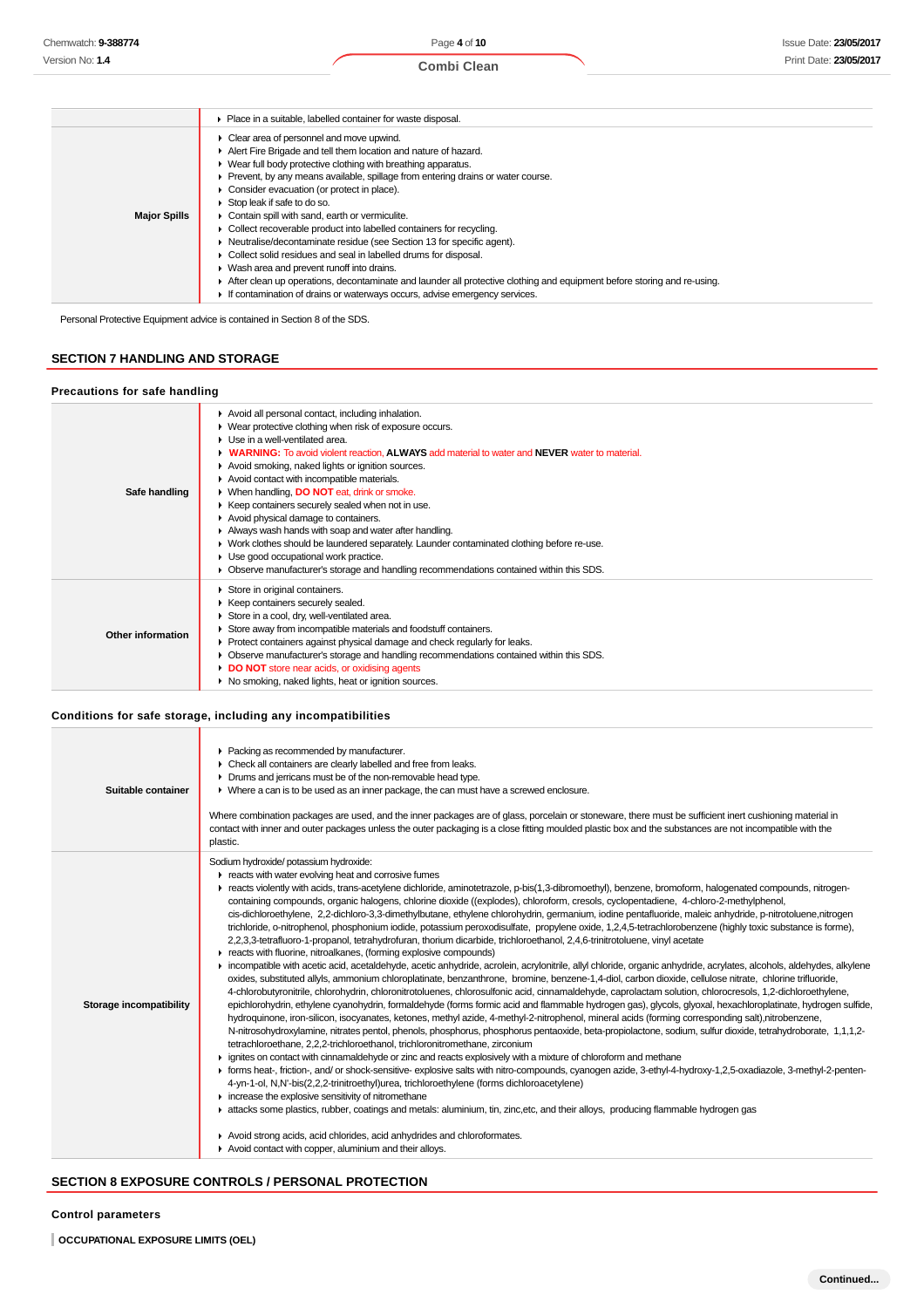#### **INGREDIENT DATA**

| Source                       | Inaredient          | Material name       | <b>TWA</b>    | <b>STEL</b>   | Peak               | <b>Notes</b>  |
|------------------------------|---------------------|---------------------|---------------|---------------|--------------------|---------------|
| Australia Exposure Standards | potassium hydroxide | Potassium hvdroxide | Not Available | Not Available | $2 \text{ ma/m}$ 3 | Not Available |

### **EMERGENCY LIMITS**

|  | - - - - - - - - - - - - - - - - - - - -                 |                                                                        |  |                 |                  |             |
|--|---------------------------------------------------------|------------------------------------------------------------------------|--|-----------------|------------------|-------------|
|  | Ingredient                                              | <b>Material name</b>                                                   |  | TEEL-1          | TEEL-2           | TEEL-3      |
|  | potassium hydroxide                                     | Potassium hydroxide                                                    |  | $0.18$ mg/m $3$ | $2 \text{ mg/m}$ | 54 mg/m3    |
|  | EDTA tetrasodium salt                                   | Ethylenediaminetetraacetic acid, tetrasodium salt, dihydrate           |  | 82 mg/m3        | 900 mg/m3        | 5,500 mg/m3 |
|  | EDTA tetrasodium salt                                   | Ethylenediaminetetraacetic acid, tetrasodiumn salt; (Tetrasodium EDTA) |  | 75 mg/m3        | 830 mg/m3        | 5,000 mg/m3 |
|  |                                                         |                                                                        |  |                 |                  |             |
|  | Ingredient                                              | <b>Original IDLH</b><br><b>Revised IDLH</b>                            |  |                 |                  |             |
|  | potassium hydroxide                                     | Not Available<br>Not Available                                         |  |                 |                  |             |
|  | Not Available<br>decyl polyglucose<br>Not Available     |                                                                        |  |                 |                  |             |
|  | Not Available<br>EDTA tetrasodium salt<br>Not Available |                                                                        |  |                 |                  |             |
|  |                                                         |                                                                        |  |                 |                  |             |

#### **MATERIAL DATA**

#### for potassium hydroxide:

The TLV-TWA is protective against respiratory tract irritation produced at higher concentrations

For diethylene glycol monobutyl ether:

CEL TWA: 15.5 ppm, 100 mg/m3

(CEL = Chemwatch Exposure Limit)

In studies involving the inhalation toxicity of diethylene glycol monobutyl ether, exposure for 6 hours daily at 100 mg/m3 had no effect. This concentration is in the range of the saturated vapour concentration.

Local damage was produced following inhalation of concentrations higher than the saturated vapour concentrations, that is, during inhalation of the aerosol (350 mg/m3). Since the only potential effects of inhalation are restricted to local discomfort (in the aerosol concentration range) the substance is classified in category I for the limitation of exposure peaks. Teratogenicity studies have not revealed prenatal toxic effects at high oral doses and this ether is classified in pregnancy risk group C.

#### **Exposure controls**

| Appropriate engineering<br>controls | Engineering controls are used to remove a hazard or place a barrier between the worker and the hazard. Well-designed engineering controls can be highly<br>effective in protecting workers and will typically be independent of worker interactions to provide this high level of protection.<br>The basic types of engineering controls are:<br>Process controls which involve changing the way a job activity or process is done to reduce the risk.<br>Enclosure and/or isolation of emission source which keeps a selected hazard 'physically' away from the worker and ventilation that strategically 'adds' and<br>'removes' air in the work environment. Ventilation can remove or dilute an air contaminant if designed properly. The design of a ventilation system must match<br>the particular process and chemical or contaminant in use.<br>Employers may need to use multiple types of controls to prevent employee overexposure.<br>Local exhaust ventilation usually required. If risk of overexposure exists, wear approved respirator. Correct fit is essential to obtain adequate protection.<br>Supplied-air type respirator may be required in special circumstances. Correct fit is essential to ensure adequate protection.<br>An approved self contained breathing apparatus (SCBA) may be required in some situations.<br>Provide adequate ventilation in warehouse or closed storage area.                                                                                                                                                                                   |  |  |  |
|-------------------------------------|--------------------------------------------------------------------------------------------------------------------------------------------------------------------------------------------------------------------------------------------------------------------------------------------------------------------------------------------------------------------------------------------------------------------------------------------------------------------------------------------------------------------------------------------------------------------------------------------------------------------------------------------------------------------------------------------------------------------------------------------------------------------------------------------------------------------------------------------------------------------------------------------------------------------------------------------------------------------------------------------------------------------------------------------------------------------------------------------------------------------------------------------------------------------------------------------------------------------------------------------------------------------------------------------------------------------------------------------------------------------------------------------------------------------------------------------------------------------------------------------------------------------------------------------------------------------------------------------------------|--|--|--|
| <b>Personal protection</b>          |                                                                                                                                                                                                                                                                                                                                                                                                                                                                                                                                                                                                                                                                                                                                                                                                                                                                                                                                                                                                                                                                                                                                                                                                                                                                                                                                                                                                                                                                                                                                                                                                        |  |  |  |
| Eye and face protection             | ▶ Safety glasses with unperforated side shields may be used where continuous eye protection is desirable, as in laboratories; spectacles are not sufficient<br>where complete eye protection is needed such as when handling bulk-quantities, where there is a danger of splashing, or if the material may be under<br>pressure.<br>• Chemical goggles whenever there is a danger of the material coming in contact with the eyes; goggles must be properly fitted.<br>Full face shield (20 cm, 8 in minimum) may be required for supplementary but never for primary protection of eyes; these afford face protection.<br>Alternatively a gas mask may replace splash goggles and face shields.<br>• Contact lenses may pose a special hazard; soft contact lenses may absorb and concentrate irritants. A written policy document, describing the wearing of<br>lenses or restrictions on use, should be created for each workplace or task. This should include a review of lens absorption and adsorption for the class of<br>chemicals in use and an account of injury experience. Medical and first-aid personnel should be trained in their removal and suitable equipment should be<br>readily available. In the event of chemical exposure, begin eye irrigation immediately and remove contact lens as soon as practicable. Lens should be removed<br>at the first signs of eye redness or irritation - lens should be removed in a clean environment only after workers have washed hands thoroughly. [CDC NIOSH<br>Current Intelligence Bulletin 59], [AS/NZS 1336 or national equivalent] |  |  |  |
| Skin protection                     | See Hand protection below                                                                                                                                                                                                                                                                                                                                                                                                                                                                                                                                                                                                                                                                                                                                                                                                                                                                                                                                                                                                                                                                                                                                                                                                                                                                                                                                                                                                                                                                                                                                                                              |  |  |  |
| Hands/feet protection               | Elbow length PVC gloves<br>• When handling corrosive liquids, wear trousers or overalls outside of boots, to avoid spills entering boots.                                                                                                                                                                                                                                                                                                                                                                                                                                                                                                                                                                                                                                                                                                                                                                                                                                                                                                                                                                                                                                                                                                                                                                                                                                                                                                                                                                                                                                                              |  |  |  |
| <b>Body protection</b>              | See Other protection below                                                                                                                                                                                                                                                                                                                                                                                                                                                                                                                                                                                                                                                                                                                                                                                                                                                                                                                                                                                                                                                                                                                                                                                                                                                                                                                                                                                                                                                                                                                                                                             |  |  |  |
| Other protection                    | • Overalls.<br>▶ PVC Apron.<br>▶ PVC protective suit may be required if exposure severe.<br>Eyewash unit.<br>Ensure there is ready access to a safety shower.                                                                                                                                                                                                                                                                                                                                                                                                                                                                                                                                                                                                                                                                                                                                                                                                                                                                                                                                                                                                                                                                                                                                                                                                                                                                                                                                                                                                                                          |  |  |  |
| <b>Thermal hazards</b>              | Not Available                                                                                                                                                                                                                                                                                                                                                                                                                                                                                                                                                                                                                                                                                                                                                                                                                                                                                                                                                                                                                                                                                                                                                                                                                                                                                                                                                                                                                                                                                                                                                                                          |  |  |  |

### **SECTION 9 PHYSICAL AND CHEMICAL PROPERTIES**

#### **Information on basic physical and chemical properties**

| Appearance | Clear Brown Liquid |
|------------|--------------------|
|------------|--------------------|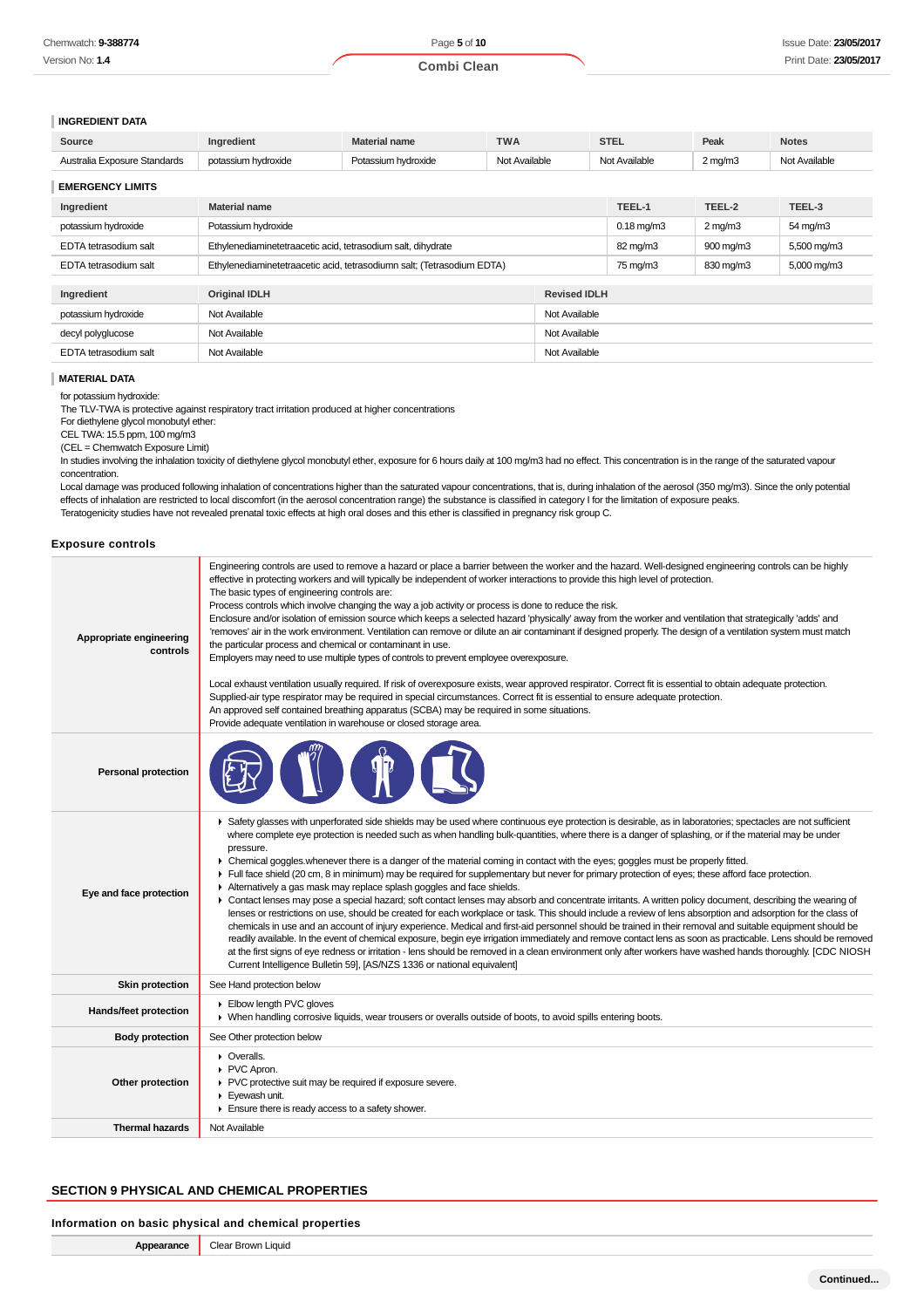| <b>Physical state</b>                           | Liquid        | Relative density (Water = 1)                      | $1.07 - 1.10$ |
|-------------------------------------------------|---------------|---------------------------------------------------|---------------|
| Odour                                           | Not Available | <b>Partition coefficient</b><br>n-octanol / water | Not Available |
| <b>Odour threshold</b>                          | Not Available | Auto-ignition temperature<br>$(^{\circ}C)$        | Not Available |
| pH (as supplied)                                | $12 - 14$     | Decomposition<br>temperature                      | Not Available |
| Melting point / freezing<br>point (°C)          | Not Available | Viscosity (cSt)                                   | Not Available |
| Initial boiling point and<br>boiling range (°C) | Not Available | Molecular weight (g/mol)                          | Not Available |
| Flash point (°C)                                | Not Available | <b>Taste</b>                                      | Not Available |
| <b>Evaporation rate</b>                         | Not Available | <b>Explosive properties</b>                       | Not Available |
| Flammability                                    | Non Flammable | <b>Oxidising properties</b>                       | Not Available |
| Upper Explosive Limit (%)                       | Not Available | Surface Tension (dyn/cm or<br>$mN/m$ )            | Not Available |
| Lower Explosive Limit (%)                       | Not Available | <b>Volatile Component (%vol)</b>                  | Not Available |
| Vapour pressure (kPa)                           | Not Available | Gas group                                         | Not Available |

**Solubility in water (g/L)** Miscible **pH as a solution (1%)** Not Available **pH as a solution (1%)** Not Available **Vapour density (Air = 1)** Not Available **VOC g/L** Not Available

### **SECTION 10 STABILITY AND REACTIVITY**

| Reactivity                                 | See section 7                                                                                                                      |
|--------------------------------------------|------------------------------------------------------------------------------------------------------------------------------------|
| <b>Chemical stability</b>                  | • Unstable in the presence of incompatible materials.<br>Product is considered stable.<br>Hazardous polymerisation will not occur. |
| Possibility of hazardous<br>reactions      | See section 7                                                                                                                      |
| <b>Conditions to avoid</b>                 | See section 7                                                                                                                      |
| Incompatible materials                     | See section 7                                                                                                                      |
| <b>Hazardous decomposition</b><br>products | See section 5                                                                                                                      |

### **SECTION 11 TOXICOLOGICAL INFORMATION**

### **Information on toxicological effects**

| Inhaled             | Evidence shows, or practical experience predicts, that the material produces irritation of the respiratory system, in a substantial number of individuals, following<br>inhalation. In contrast to most organs, the lung is able to respond to a chemical insult by first removing or neutralising the irritant and then repairing the<br>damage. The repair process, which initially evolved to protect mammalian lungs from foreign matter and antigens, may however, produce further lung damage<br>resulting in the impairment of gas exchange, the primary function of the lungs. Respiratory tract irritation often results in an inflammatory response involving<br>the recruitment and activation of many cell types, mainly derived from the vascular system.<br>Inhalation of alkaline corrosives may produce irritation of the respiratory tract with coughing, choking, pain and mucous membrane damage. Pulmonary oedema<br>may develop in more severe cases; this may be immediate or in most cases following a latent period of 5-72 hours. Symptoms may include a tightness in the<br>chest, dyspnoea, frothy sputum, cyanosis and dizziness. Findings may include hypotension, a weak and rapid pulse and moist rales.<br>The material has NOT been classified by EC Directives or other classification systems as 'harmful by inhalation'. This is because of the lack of corroborating<br>animal or human evidence. In the absence of such evidence, care should be taken nevertheless to ensure exposure is kept to a minimum and that suitable control<br>measures be used, in an occupational setting to control vapours, fumes and aerosols.                                                                                                                                                                                                                                                                                                                                                                                                                                                                           |
|---------------------|-----------------------------------------------------------------------------------------------------------------------------------------------------------------------------------------------------------------------------------------------------------------------------------------------------------------------------------------------------------------------------------------------------------------------------------------------------------------------------------------------------------------------------------------------------------------------------------------------------------------------------------------------------------------------------------------------------------------------------------------------------------------------------------------------------------------------------------------------------------------------------------------------------------------------------------------------------------------------------------------------------------------------------------------------------------------------------------------------------------------------------------------------------------------------------------------------------------------------------------------------------------------------------------------------------------------------------------------------------------------------------------------------------------------------------------------------------------------------------------------------------------------------------------------------------------------------------------------------------------------------------------------------------------------------------------------------------------------------------------------------------------------------------------------------------------------------------------------------------------------------------------------------------------------------------------------------------------------------------------------------------------------------------------------------------------------------------------------------------------------------------------------------|
| Ingestion           | Ingestion of alkaline corrosives may produce immediate pain, and circumoral burns. Mucous membrane corrosive damage is characterised by a white<br>appearance and soapy feel; this may then become brown, oedematous and ulcerated. Profuse salivation with an inability to swallow or speak may also result.<br>Even where there is limited or no evidence of chemical burns, both the oesophagus and stomach may experience a burning pain; vomiting and diarrhoea may<br>follow. The vomitus may be thick and may be slimy (mucous) and may eventually contain blood and shreds of mucosa. Epiglottal oedema may result in<br>respiratory distress and asphyxia. Marked hypotension is symptomatic of shock; a weak and rapid pulse, shallow respiration and clammy skin may also be<br>evident. Circulatory collapse may occur and, if uncorrected, may produce renal failure. Severe exposures may result in oesophageal or gastric perforation<br>accompanied by mediastinitis, substemal pain, peritonitis, abdominal rigidity and fever. Although oesophageal, gastric or pyloric stricture may be evident<br>initially, these may occur after weeks or even months and years. Death may be quick and results from asphyxia, circulatory collapse or aspiration of even minute<br>amounts. Death may also be delayed as a result of perforation, pneumonia or the<br>effects of stricture formation.<br>The material has NOT been classified by EC Directives or other classification systems as 'harmful by ingestion'. This is because of the lack of corroborating<br>animal or human evidence. The material may still be damaging to the health of the individual, following ingestion, especially where pre-existing organ (e.g liver,<br>kidney) damage is evident. Present definitions of harmful or toxic substances are generally based on doses producing mortality rather than those producing<br>morbidity (disease, ill-health). Gastrointestinal tract discomfort may produce nausea and vomiting. In an occupational setting however, ingestion of insignificant<br>quantities is not thought to be cause for concern. |
| <b>Skin Contact</b> | The material can produce severe chemical burns following direct contact with the skin.<br>Skin contact is not thought to have harmful health effects (as classified under EC Directives); the material may still produce health damage following entry<br>through wounds, lesions or abrasions.<br>Potassium hydroxide burns are not immediately painful; onset of pain may be delayed minutes or hours; thus care should be taken to avoid contamination of<br>gloves and boots.<br>Skin contact with alkaline corrosives may produce severe pain and burns; brownish stains may develop. The corroded area may be soft, gelatinous and necrotic;<br>tissue destruction may be deep.<br>Open cuts, abraded or irritated skin should not be exposed to this material<br>Entry into the blood-stream through, for example, cuts, abrasions, puncture wounds or lesions, may produce systemic injury with harmful effects. Examine the<br>skin prior to the use of the material and ensure that any external damage is suitably protected.                                                                                                                                                                                                                                                                                                                                                                                                                                                                                                                                                                                                                                                                                                                                                                                                                                                                                                                                                                                                                                                                                                      |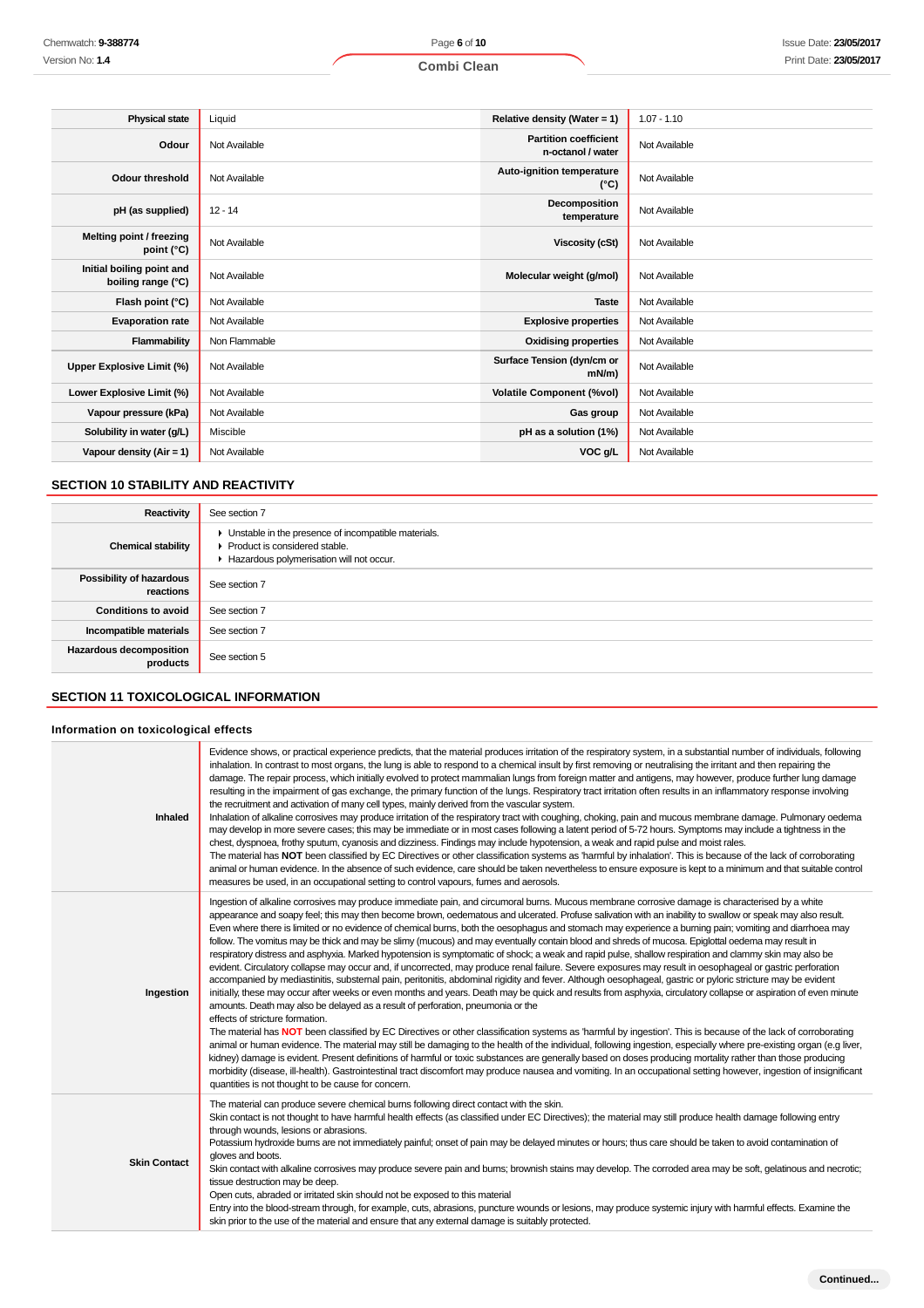| Eye                                         | When applied to the eye(s) of animals, the material produces severe ocular lesions which are present twenty-four hours or more after instillation.<br>Direct contact with alkaline corrosives may produce pain and burns. Oedema, destruction of the epithelium, corneal opacification and iritis may occur. In less<br>severe cases these symptoms tend to resolve. In severe injuries the full extent of the damage may not be immediately apparent with late complications<br>comprising a persistent oedema, vascularisation and comeal scarring, permanent opacity, staphyloma, cataract, symblepharon and loss of sight.                                                                                                                                                                                                                                                                                                                                                                                                                                                                                                                                                                                                                                                                                                                                                                                                                                                                                                                                                                                                                                                                                                                                                                                                         |                                     |                                                                                                                                                                                                                                                                                                                                 |
|---------------------------------------------|----------------------------------------------------------------------------------------------------------------------------------------------------------------------------------------------------------------------------------------------------------------------------------------------------------------------------------------------------------------------------------------------------------------------------------------------------------------------------------------------------------------------------------------------------------------------------------------------------------------------------------------------------------------------------------------------------------------------------------------------------------------------------------------------------------------------------------------------------------------------------------------------------------------------------------------------------------------------------------------------------------------------------------------------------------------------------------------------------------------------------------------------------------------------------------------------------------------------------------------------------------------------------------------------------------------------------------------------------------------------------------------------------------------------------------------------------------------------------------------------------------------------------------------------------------------------------------------------------------------------------------------------------------------------------------------------------------------------------------------------------------------------------------------------------------------------------------------|-------------------------------------|---------------------------------------------------------------------------------------------------------------------------------------------------------------------------------------------------------------------------------------------------------------------------------------------------------------------------------|
| Chronic                                     | may result in dermatitis and/or conjunctivitis.<br>Long-term exposure to respiratory irritants may result in disease of the airways involving difficult breathing and related systemic problems.<br>Limited evidence suggests that repeated or long-term occupational exposure may produce cumulative health effects involving organs or biochemical systems.                                                                                                                                                                                                                                                                                                                                                                                                                                                                                                                                                                                                                                                                                                                                                                                                                                                                                                                                                                                                                                                                                                                                                                                                                                                                                                                                                                                                                                                                          |                                     | Repeated or prolonged exposure to corrosives may result in the erosion of teeth, inflammatory and ulcerative changes in the mouth and necrosis (rarely) of the<br>jaw. Bronchial irritation, with cough, and frequent attacks of bronchial pneumonia may ensue. Gastrointestinal disturbances may also occur. Chronic exposures |
|                                             | <b>TOXICITY</b>                                                                                                                                                                                                                                                                                                                                                                                                                                                                                                                                                                                                                                                                                                                                                                                                                                                                                                                                                                                                                                                                                                                                                                                                                                                                                                                                                                                                                                                                                                                                                                                                                                                                                                                                                                                                                        | <b>IRRITATION</b>                   |                                                                                                                                                                                                                                                                                                                                 |
|                                             | Oral (rat) LD50: 273 mg/kgE <sup>[2]</sup>                                                                                                                                                                                                                                                                                                                                                                                                                                                                                                                                                                                                                                                                                                                                                                                                                                                                                                                                                                                                                                                                                                                                                                                                                                                                                                                                                                                                                                                                                                                                                                                                                                                                                                                                                                                             | Eye (rabbit):1mg/24h rinse-moderate |                                                                                                                                                                                                                                                                                                                                 |
| potassium hydroxide                         |                                                                                                                                                                                                                                                                                                                                                                                                                                                                                                                                                                                                                                                                                                                                                                                                                                                                                                                                                                                                                                                                                                                                                                                                                                                                                                                                                                                                                                                                                                                                                                                                                                                                                                                                                                                                                                        | Skin (human): 50 mg/24h SEVERE      |                                                                                                                                                                                                                                                                                                                                 |
|                                             |                                                                                                                                                                                                                                                                                                                                                                                                                                                                                                                                                                                                                                                                                                                                                                                                                                                                                                                                                                                                                                                                                                                                                                                                                                                                                                                                                                                                                                                                                                                                                                                                                                                                                                                                                                                                                                        | Skin (rabbit): 50 mg/24h SEVERE     |                                                                                                                                                                                                                                                                                                                                 |
|                                             |                                                                                                                                                                                                                                                                                                                                                                                                                                                                                                                                                                                                                                                                                                                                                                                                                                                                                                                                                                                                                                                                                                                                                                                                                                                                                                                                                                                                                                                                                                                                                                                                                                                                                                                                                                                                                                        |                                     |                                                                                                                                                                                                                                                                                                                                 |
|                                             | <b>TOXICITY</b><br>Dermal (rabbit) LD50: >2000 mg/kg <sup>[1]</sup>                                                                                                                                                                                                                                                                                                                                                                                                                                                                                                                                                                                                                                                                                                                                                                                                                                                                                                                                                                                                                                                                                                                                                                                                                                                                                                                                                                                                                                                                                                                                                                                                                                                                                                                                                                    |                                     | <b>IRRITATION</b><br>Not Available                                                                                                                                                                                                                                                                                              |
|                                             |                                                                                                                                                                                                                                                                                                                                                                                                                                                                                                                                                                                                                                                                                                                                                                                                                                                                                                                                                                                                                                                                                                                                                                                                                                                                                                                                                                                                                                                                                                                                                                                                                                                                                                                                                                                                                                        |                                     |                                                                                                                                                                                                                                                                                                                                 |
| decyl polyglucose                           | Dermal (rabbit) LD50: >2000 mg/kg5 <sup>[2]</sup>                                                                                                                                                                                                                                                                                                                                                                                                                                                                                                                                                                                                                                                                                                                                                                                                                                                                                                                                                                                                                                                                                                                                                                                                                                                                                                                                                                                                                                                                                                                                                                                                                                                                                                                                                                                      |                                     |                                                                                                                                                                                                                                                                                                                                 |
|                                             | Oral (rat) LD50: >2000 mg/kg <sup>[1]</sup>                                                                                                                                                                                                                                                                                                                                                                                                                                                                                                                                                                                                                                                                                                                                                                                                                                                                                                                                                                                                                                                                                                                                                                                                                                                                                                                                                                                                                                                                                                                                                                                                                                                                                                                                                                                            |                                     |                                                                                                                                                                                                                                                                                                                                 |
|                                             | Oral (rat) LD50: >5000 mg/kg4 <sup>[2]</sup>                                                                                                                                                                                                                                                                                                                                                                                                                                                                                                                                                                                                                                                                                                                                                                                                                                                                                                                                                                                                                                                                                                                                                                                                                                                                                                                                                                                                                                                                                                                                                                                                                                                                                                                                                                                           |                                     |                                                                                                                                                                                                                                                                                                                                 |
|                                             | <b>TOXICITY</b>                                                                                                                                                                                                                                                                                                                                                                                                                                                                                                                                                                                                                                                                                                                                                                                                                                                                                                                                                                                                                                                                                                                                                                                                                                                                                                                                                                                                                                                                                                                                                                                                                                                                                                                                                                                                                        | <b>IRRITATION</b>                   |                                                                                                                                                                                                                                                                                                                                 |
|                                             | Oral (rat) LD50: 630 mg/kg <sup>*g[2]</sup>                                                                                                                                                                                                                                                                                                                                                                                                                                                                                                                                                                                                                                                                                                                                                                                                                                                                                                                                                                                                                                                                                                                                                                                                                                                                                                                                                                                                                                                                                                                                                                                                                                                                                                                                                                                            | Eyes (rabbit): 1.9 mg               |                                                                                                                                                                                                                                                                                                                                 |
| <b>EDTA tetrasodium salt</b>                |                                                                                                                                                                                                                                                                                                                                                                                                                                                                                                                                                                                                                                                                                                                                                                                                                                                                                                                                                                                                                                                                                                                                                                                                                                                                                                                                                                                                                                                                                                                                                                                                                                                                                                                                                                                                                                        | Eyes (rabbit):100 mg/24h-moderate   |                                                                                                                                                                                                                                                                                                                                 |
|                                             |                                                                                                                                                                                                                                                                                                                                                                                                                                                                                                                                                                                                                                                                                                                                                                                                                                                                                                                                                                                                                                                                                                                                                                                                                                                                                                                                                                                                                                                                                                                                                                                                                                                                                                                                                                                                                                        | Skin (rabbit):500 mg/24h-moderate   |                                                                                                                                                                                                                                                                                                                                 |
| Legend:                                     | 1. Value obtained from Europe ECHA Registered Substances - Acute toxicity 2.* Value obtained from manufacturer's SDS. Unless otherwise specified data<br>extracted from RTECS - Register of Toxic Effect of chemical Substances                                                                                                                                                                                                                                                                                                                                                                                                                                                                                                                                                                                                                                                                                                                                                                                                                                                                                                                                                                                                                                                                                                                                                                                                                                                                                                                                                                                                                                                                                                                                                                                                        |                                     |                                                                                                                                                                                                                                                                                                                                 |
|                                             |                                                                                                                                                                                                                                                                                                                                                                                                                                                                                                                                                                                                                                                                                                                                                                                                                                                                                                                                                                                                                                                                                                                                                                                                                                                                                                                                                                                                                                                                                                                                                                                                                                                                                                                                                                                                                                        |                                     |                                                                                                                                                                                                                                                                                                                                 |
| Combi Clean                                 | Asthma-like symptoms may continue for months or even years after exposure to the material ceases. This may be due to a non-allergenic condition known as<br>reactive airways dysfunction syndrome (RADS) which can occur following exposure to high levels of highly irritating compound. Key criteria for the diagnosis<br>of RADS include the absence of preceding respiratory disease, in a non-atopic individual, with abrupt onset of persistent asthma-like symptoms within minutes<br>to hours of a documented exposure to the irritant. A reversible airflow pattern, on spirometry, with the presence of moderate to severe bronchial hyperreactivity<br>on methacholine challenge testing and the lack of minimal lymphocytic inflammation, without eosinophilia, have also been included in the criteria for diagnosis<br>irritating substance. Industrial bronchitis, on the other hand, is a disorder that occurs as result of exposure due to high concentrations of irritating substance<br>(often particulate in nature) and is completely reversible after exposure ceases. The disorder is characterised by dyspnea, cough and mucus production.<br>The material may produce moderate eye irritation leading to inflammation. Repeated or prolonged exposure to irritants may produce conjunctivitis.<br>The material may produce severe skin irritation after prolonged or repeated exposure, and may produce a contact dermatitis (nonallergic). This form of<br>dermatitis is often characterised by skin redness (erythema) thickening of the epidermis.<br>Histologically there may be intercellular oedema of the spongy layer (spongiosis) and intracellular oedema of the epidermis. Prolonged contact is unlikely,<br>given the severity of response, but repeated exposures may produce severe ulceration. |                                     | of RADS. RADS (or asthma) following an irritating inhalation is an infrequent disorder with rates related to the concentration of and duration of exposure to the                                                                                                                                                               |
|                                             |                                                                                                                                                                                                                                                                                                                                                                                                                                                                                                                                                                                                                                                                                                                                                                                                                                                                                                                                                                                                                                                                                                                                                                                                                                                                                                                                                                                                                                                                                                                                                                                                                                                                                                                                                                                                                                        |                                     |                                                                                                                                                                                                                                                                                                                                 |
| <b>Acute Toxicity</b>                       | ×                                                                                                                                                                                                                                                                                                                                                                                                                                                                                                                                                                                                                                                                                                                                                                                                                                                                                                                                                                                                                                                                                                                                                                                                                                                                                                                                                                                                                                                                                                                                                                                                                                                                                                                                                                                                                                      | Carcinogenicity                     | ∾                                                                                                                                                                                                                                                                                                                               |
| <b>Skin Irritation/Corrosion</b>            | ✔                                                                                                                                                                                                                                                                                                                                                                                                                                                                                                                                                                                                                                                                                                                                                                                                                                                                                                                                                                                                                                                                                                                                                                                                                                                                                                                                                                                                                                                                                                                                                                                                                                                                                                                                                                                                                                      | Reproductivity                      | $\circ$                                                                                                                                                                                                                                                                                                                         |
| <b>Serious Eye</b><br>Damage/Irritation     | ✔                                                                                                                                                                                                                                                                                                                                                                                                                                                                                                                                                                                                                                                                                                                                                                                                                                                                                                                                                                                                                                                                                                                                                                                                                                                                                                                                                                                                                                                                                                                                                                                                                                                                                                                                                                                                                                      | <b>STOT - Single Exposure</b>       | $\circledcirc$                                                                                                                                                                                                                                                                                                                  |
| <b>Respiratory or Skin</b><br>sensitisation | ◎                                                                                                                                                                                                                                                                                                                                                                                                                                                                                                                                                                                                                                                                                                                                                                                                                                                                                                                                                                                                                                                                                                                                                                                                                                                                                                                                                                                                                                                                                                                                                                                                                                                                                                                                                                                                                                      | <b>STOT - Repeated Exposure</b>     | $\circ$                                                                                                                                                                                                                                                                                                                         |
| <b>Mutagenicity</b>                         | ◎                                                                                                                                                                                                                                                                                                                                                                                                                                                                                                                                                                                                                                                                                                                                                                                                                                                                                                                                                                                                                                                                                                                                                                                                                                                                                                                                                                                                                                                                                                                                                                                                                                                                                                                                                                                                                                      | <b>Aspiration Hazard</b>            | $\circ$                                                                                                                                                                                                                                                                                                                         |

### **SECTION 12 ECOLOGICAL INFORMATION**

### **Toxicity**

| Combi Clean         | <b>ENDPOINT</b> | <b>TEST DURATION (HR)</b> | <b>SPECIES</b> |                | <b>VALUE</b>   |              | <b>SOURCE</b>  |
|---------------------|-----------------|---------------------------|----------------|----------------|----------------|--------------|----------------|
|                     | Not Applicable  | Not Applicable            | Not Applicable |                | Not Applicable |              | Not Applicable |
|                     |                 |                           |                |                |                |              |                |
|                     | <b>ENDPOINT</b> | <b>TEST DURATION (HR)</b> |                | <b>SPECIES</b> |                | <b>VALUE</b> | <b>SOURCE</b>  |
| potassium hydroxide | <b>LC50</b>     | 96                        |                | Fish           |                | 80mg/L       | 4              |
|                     | <b>NOEC</b>     | 96                        |                | Fish           |                | 56mg/L       | $\sim$         |
|                     |                 |                           |                |                |                |              |                |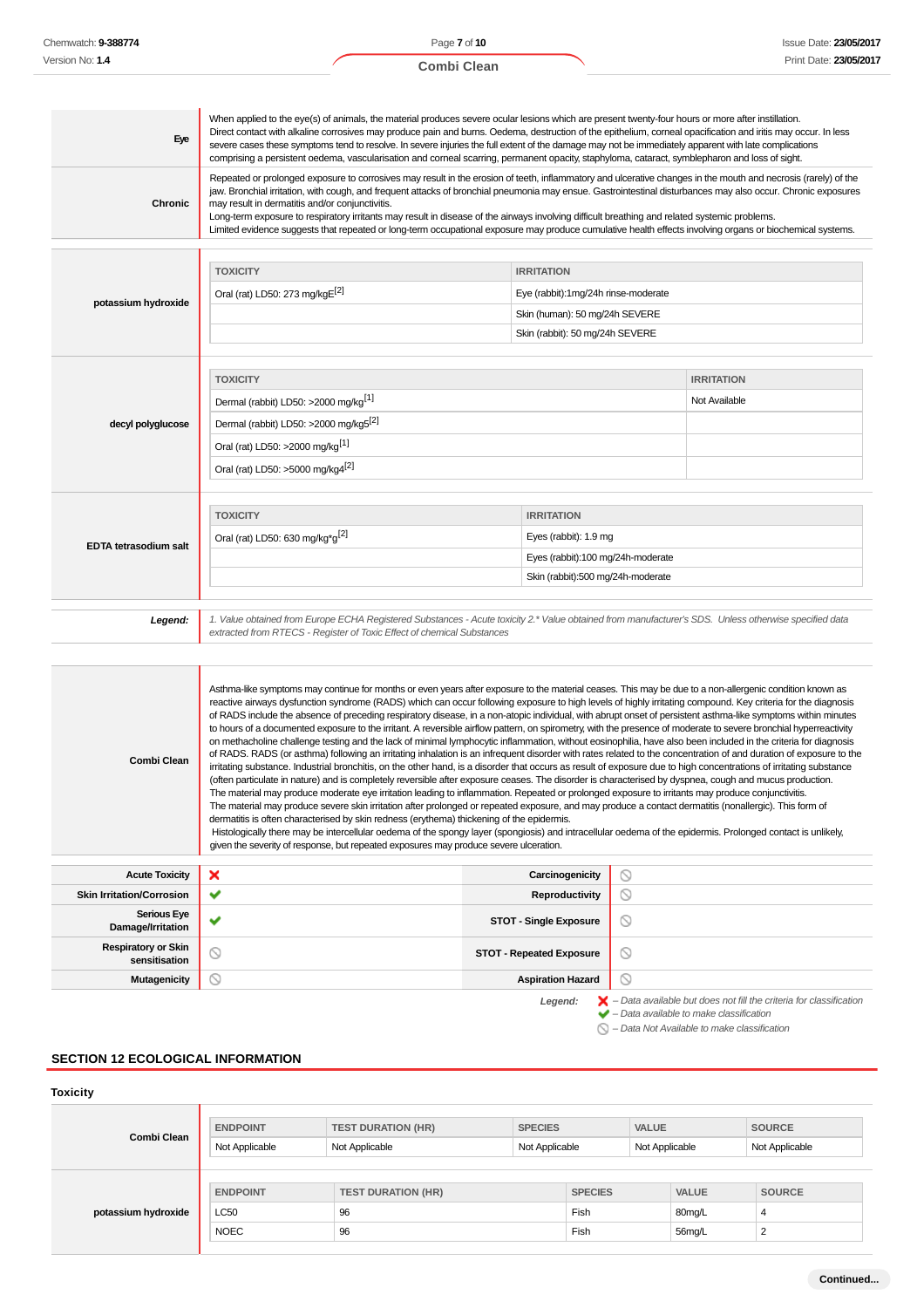|                              | <b>ENDPOINT</b> | <b>TEST DURATION (HR)</b> | <b>SPECIES</b>                | <b>VALUE</b>  | <b>SOURCE</b>  |
|------------------------------|-----------------|---------------------------|-------------------------------|---------------|----------------|
|                              | <b>LC50</b>     | 96                        | Fish                          | 62.249mg/L    | 3              |
| decyl polyglucose            | <b>EC50</b>     | 96                        | Algae or other aquatic plants | 187.298mg/L   | 3              |
|                              | EC50            | 384                       | Crustacea                     | 14.905mg/L    | 3              |
|                              |                 |                           |                               |               |                |
|                              |                 |                           |                               |               |                |
|                              | <b>ENDPOINT</b> | <b>TEST DURATION (HR)</b> | <b>SPECIES</b>                | <b>VALUE</b>  | <b>SOURCE</b>  |
|                              | <b>LC50</b>     | 96                        | Fish                          | 486mg/L       | $\overline{4}$ |
| <b>EDTA tetrasodium salt</b> | EC50            | 72                        | Algae or other aquatic plants | $=1.01$ mg/L  |                |
|                              | EC10            | 72                        | Algae or other aquatic plants | $=0.48$ mg/L  |                |
|                              | <b>NOEC</b>     | 71                        | Algae or other aquatic plants | 0.0003802mg/L | 4              |
|                              |                 |                           |                               |               |                |

Legend: | Extracted from 1. IUCLID Toxicity Data 2. Europe ECHA Registered Substances - Ecotoxicological Information - Aquatic Toxicity 3. EPIWIN Suite V3.12 (QSAR) - Aquatic Toxicity Data (Estimated) 4. US EPA, Ecotox database - Aquatic Toxicity Data 5. ECETOC Aquatic Hazard Assessment Data 6. NITE (Japan) - Bioconcentration Data 7. METI (Japan) - Bioconcentration Data 8. Vendor Data

#### Toxic to aquatic organisms, may cause long-term adverse effects in the aquatic environment.

Do NOT allow product to come in contact with surface waters or to intertidal areas below the mean high water mark. Do not contaminate water when cleaning equipment or disposing of equipment wash-waters.

Wastes resulting from use of the product must be disposed of on site or at approved waste sites.

Prevent, by any means available, spillage from entering drains or water courses.

**DO NOT** discharge into sewer or waterways.

#### **Persistence and degradability**

| Ingredient                       | Persistence: Water/Soil | Persistence: Air |
|----------------------------------|-------------------------|------------------|
| decyl polyglucose                | LOW                     | <b>LOW</b>       |
| <b>Bioaccumulative potential</b> |                         |                  |

# **Ingredient Bioaccumulation** decyl polyglucose LOW (LogKOW = 1.916)

#### **Mobility in soil**

| Ingredient        | Mobility        |
|-------------------|-----------------|
| decyl polyglucose | $OW (KOC = 10)$ |

#### **SECTION 13 DISPOSAL CONSIDERATIONS**

| Waste treatment methods                |                                                                                                                                                                                                                                                                                                                                                                                                                                                                                                                                                                                                                                                                           |
|----------------------------------------|---------------------------------------------------------------------------------------------------------------------------------------------------------------------------------------------------------------------------------------------------------------------------------------------------------------------------------------------------------------------------------------------------------------------------------------------------------------------------------------------------------------------------------------------------------------------------------------------------------------------------------------------------------------------------|
| <b>Product / Packaging</b><br>disposal | Recycle wherever possible.<br>• Consult manufacturer for recycling options or consult local or regional waste management authority for disposal if no suitable treatment or disposal facility<br>can be identified.<br>Treat and neutralise at an approved treatment plant.<br>Treatment should involve: Neutralisation with suitable dilute acid followed by: burial in a land-fill specifically licensed to accept chemical and / or<br>pharmaceutical wastes or Incineration in a licensed apparatus (after admixture with suitable combustible material).<br>Decontaminate empty containers. Observe all label safequards until containers are cleaned and destroyed. |

#### **SECTION 14 TRANSPORT INFORMATION**

#### **Labels Required**

| Marine Pollutant | <b>NO</b> |
|------------------|-----------|
| <b>HAZCHEM</b>   | 2X        |
| $\frac{1}{2}$    |           |

| Laliu trafisport (ADG)      |                                                                           |
|-----------------------------|---------------------------------------------------------------------------|
| <b>UN number</b>            | 3266                                                                      |
| UN proper shipping name     | CORROSIVE LIQUID, BASIC, INORGANIC, N.O.S. (contains potassium hydroxide) |
| Transport hazard class(es)  | <b>Class</b><br>8<br>Not Applicable<br>Subrisk                            |
| Packing group               |                                                                           |
| <b>Environmental hazard</b> | Not Applicable                                                            |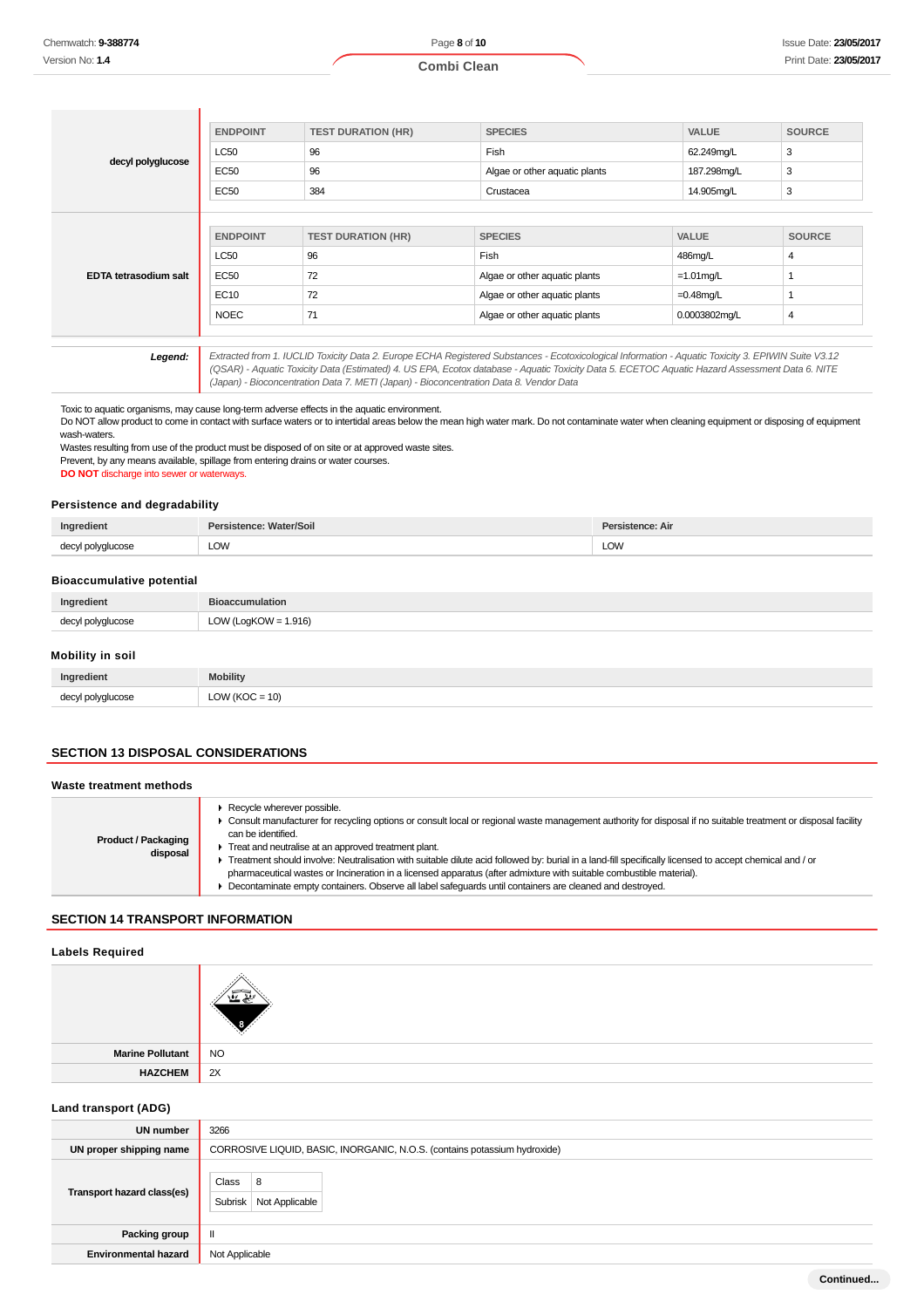**Combi Clean**

| Special precautions for user | Special provisions   274 |    |
|------------------------------|--------------------------|----|
|                              | Limited quantity         | -- |

### **Air transport (ICAO-IATA / DGR)**

| <b>UN number</b>             | 3266                                                                                                                                                                                                                                                                                        |                           |                                                               |  |  |
|------------------------------|---------------------------------------------------------------------------------------------------------------------------------------------------------------------------------------------------------------------------------------------------------------------------------------------|---------------------------|---------------------------------------------------------------|--|--|
| UN proper shipping name      | CORROSIVE LIQUID, BASIC, INORGANIC, N.O.S. (contains potassium hydroxide)                                                                                                                                                                                                                   |                           |                                                               |  |  |
| Transport hazard class(es)   | <b>ICAO/IATA Class</b><br>ICAO / IATA Subrisk<br><b>ERG Code</b>                                                                                                                                                                                                                            | 8<br>Not Applicable<br>8L |                                                               |  |  |
| Packing group                | $\mathbf{I}$                                                                                                                                                                                                                                                                                |                           |                                                               |  |  |
| <b>Environmental hazard</b>  | Not Applicable                                                                                                                                                                                                                                                                              |                           |                                                               |  |  |
| Special precautions for user | Special provisions<br>Cargo Only Packing Instructions<br>Cargo Only Maximum Qty / Pack<br>Passenger and Cargo Packing Instructions<br>Passenger and Cargo Maximum Qty / Pack<br>Passenger and Cargo Limited Quantity Packing Instructions<br>Passenger and Cargo Limited Maximum Qty / Pack |                           | A3A803<br>855<br>30L<br>851<br>1 <sub>L</sub><br>Y840<br>0.5L |  |  |

#### **Sea transport (IMDG-Code / GGVSee)**

| <b>UN number</b>             | 3266                                                                                                      |  |  |
|------------------------------|-----------------------------------------------------------------------------------------------------------|--|--|
| UN proper shipping name      | Corrosive liquid, basic, inorganic, n.o.s. * (contains potassium hydroxide)                               |  |  |
| Transport hazard class(es)   | <b>IMDG Class</b><br>8<br>Not Applicable<br><b>IMDG Subrisk</b>                                           |  |  |
| Packing group                |                                                                                                           |  |  |
| <b>Environmental hazard</b>  | Not Applicable                                                                                            |  |  |
| Special precautions for user | F-A, S-B<br><b>EMS Number</b><br>274<br>Special provisions<br><b>Limited Quantities</b><br>1 <sub>L</sub> |  |  |

### **Transport in bulk according to Annex II of MARPOL and the IBC code**

Not Applicable

#### **SECTION 15 REGULATORY INFORMATION**

### **Safety, health and environmental regulations / legislation specific for the substance or mixture**

#### **POTASSIUM HYDROXIDE(1310-58-3) IS FOUND ON THE FOLLOWING REGULATORY LISTS**

Australia Exposure Standards Australia Hazardous Substances Information System - Consolidated Lists Australia Inventory of Chemical Substances (AICS)

# **DECYL POLYGLUCOSE(68515-73-1) IS FOUND ON THE FOLLOWING REGULATORY LISTS**

Australia Inventory of Chemical Substances (AICS)

## **EDTA TETRASODIUM SALT(64-02-8) IS FOUND ON THE FOLLOWING REGULATORY LISTS**

| Australia Hazardous Substances Information System - Consolidated Lists |                                                                   | Australia Inventory of Chemical Substances (AICS) |  |
|------------------------------------------------------------------------|-------------------------------------------------------------------|---------------------------------------------------|--|
|                                                                        |                                                                   |                                                   |  |
| <b>National Inventory</b>                                              | <b>Status</b>                                                     |                                                   |  |
| Australia - AICS                                                       | Υ                                                                 |                                                   |  |
| Canada - DSL                                                           | Υ                                                                 |                                                   |  |
| Canada - NDSL                                                          | N (potassium hydroxide; decyl polyglucose; EDTA tetrasodium salt) |                                                   |  |
| China - IECSC                                                          | Υ                                                                 |                                                   |  |
| Europe - EINEC / ELINCS /<br><b>NLP</b>                                | Y                                                                 |                                                   |  |
| Japan - ENCS                                                           | N (potassium hydroxide; decyl polyglucose; EDTA tetrasodium salt) |                                                   |  |
| Korea - KECI                                                           | Y                                                                 |                                                   |  |
|                                                                        |                                                                   |                                                   |  |